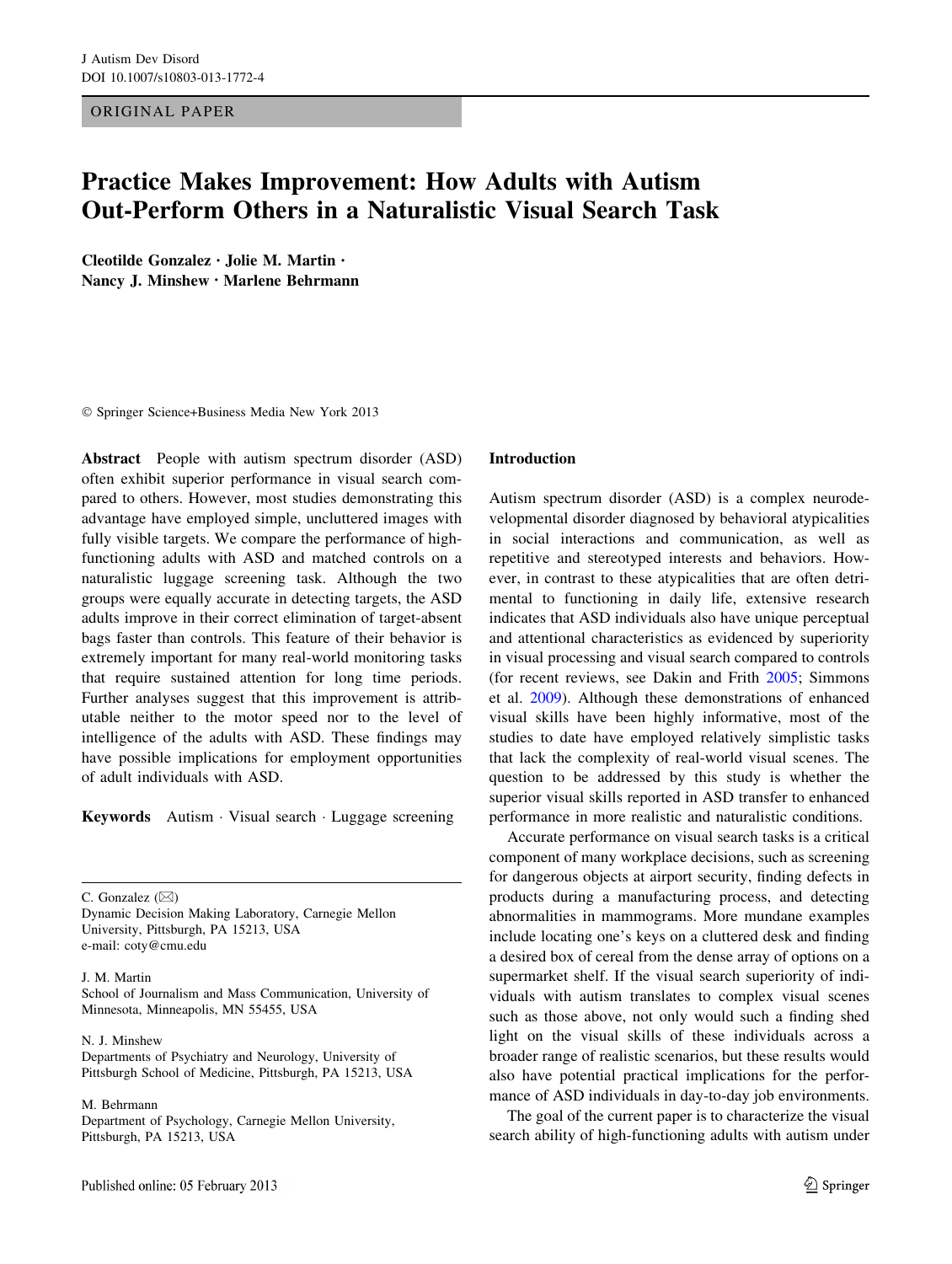one set of naturalistic conditions. We designed a Luggage Screening task, akin to that performed by airport luggage screeners, in which detection is required when a target is present and rejection is required when a target is absent. This is a realistic representation of a real-world visual search task that has been used in multiple studies with non-ASD adults (e.g., Gonzalez and Madhavan [2011\)](#page-9-0). We compared the performance of a group of high-functioning ASD individuals to matched control participants in terms of correct detection of targets present (hit rate), correct rejection of targets absent (correct rejection rate), and response time. We also explored possible explanations for the differences in the performance profile between the ASD group and the control group.

In the following sections, we first summarize research demonstrating the superiority of ASD individuals on visual search tasks. Next, we describe research confirming that luggage screening is a complex and challenging visual search task for non-autistic adults. Based on this literature, we then outline predictions about how individuals with autism might fare under such complex visual search conditions.

## Superiority of ASD Individuals on Visual Search

There is growing consensus that many individuals with ASD show superior performance across a host of visual tasks. Individuals with ASD (children and adults) outperform matched controls on the Embedded Figures task (Jolliffe and Baron-Cohen [1997;](#page-9-0) Shah and Frith [1983](#page-9-0); although see White and Saldana [2011](#page-9-0) for different results) and on Block Design tasks (Caron et al. [2006](#page-8-0); Shah and Frith [1983\)](#page-9-0) (also see Simmons et al. [2009](#page-9-0) for more extensive review). Both types of task test participants' ability to discern particular patterns in the visual input and, in the latter case, reconstruct the pattern. Two prominent theories of autism, that of Weak Central Coherence (for example, see Happe and Frith [2006\)](#page-9-0) and that of Enhanced Perceptual Function (Keita et al. [2011](#page-9-0); Mottron et al. [2006\)](#page-9-0) are consistent with the empirical findings cited above with the emphasis on the detail-focused cognitive style in the former theory and the emphasis on the superiority of sensory processing in the latter theory. These theories are also consistent with the observed performance of ASD individuals in compound, hierarchical tasks: their tendency toward processing leads to enhanced identification of individual letters even when presented in the context of incongruous global letters (for example, many small 's' letters organized into the shape of a larger 'H') (for example, Behrmann et al. [2006](#page-8-0); Brosnan et al. [2004](#page-8-0); Dakin and Frith [2005](#page-8-0); Scherf et al. [2008](#page-9-0)). Even more relevant for the current study are the numerous reports in which children and adults with autism are better able than controls at discriminating target objects from distractor objects in conjunction visual search tasks in which, for example, the combination of two (or, in some cases, even three) stimulus dimensions, such as color and orientation, uniquely define the target in a conjunction task (O'Riordan [2004](#page-9-0); O'Riordan and Plaisted [2001;](#page-9-0) Plaisted et al. [1998](#page-9-0)).

The superior visual discrimination ability of ASD individuals in visual search tasks has been mostly demonstrated via faster processing speed, while their accuracy has been roughly similar to that of matched controls (O'Riordan [2004](#page-9-0); O'Riordan and Plaisted [2001;](#page-9-0) O'Riordan et al. [2001](#page-9-0); Plaisted et al. [1998\)](#page-9-0). For example, high-functioning adults with ASD were faster than controls at finding a target and made fewer fixations in both easy and difficult search tasks (Kemner et al. [2008;](#page-9-0) O'Riordan [2004](#page-9-0)). Furthermore, this enhanced ability has been observed across the age range of individuals with autism. Jarrold et al. [\(2005](#page-9-0)) found that adolescents with autism were close to one full second faster at detecting targets even in small (seven item) visual search displays than were matched controls. Joseph et al. [\(2009](#page-9-0)) showed that middle-schoolaged children with autism exhibited overall faster response time in visual search than their typical counterparts; and, in a study using an eye tracker to measure looking behavior, toddlers with ASD were more successful than typical controls at finding the target in a visual search task and scrutinized roughly twice as many items as controls in the same amount of time (Kaldy et al. [2011](#page-9-0)).

Visual Search and Decision Making in the Real World: The Luggage Screening Example

In the real world, scanning for a target item of unknown location and presence amongst a number of noise items, and making a determination on the target item's presence or absence is a taxing—albeit common—task (Gonzalez and Madhavan [2011;](#page-9-0) Wolfe et al. [2005](#page-9-0)). For example, an airport security officer scans consecutive bags in search of possible threats in passenger luggage. Target prevalence is invariably low under such conditions, but misses (failure to detect a present target) have high cost. False alarms (deciding that the target is present when it is not) are also costly due to actions undertaken to resolve the uncertainty. In many visual search tasks, both correct detection of target-present instances and rejection of target-absent instances can usually be improved through more extensive and onerous search, but these strategies also incur added costs of time and effort. Ideally, performance would be fast, as well as accurate, on both correct identifications when the target is present and on correct rejections when the target is absent. Given practical constraints on the time and effort one can devote to such tasks, there is often a tradeoff in the ability to avoid the two types of errors. For example, in a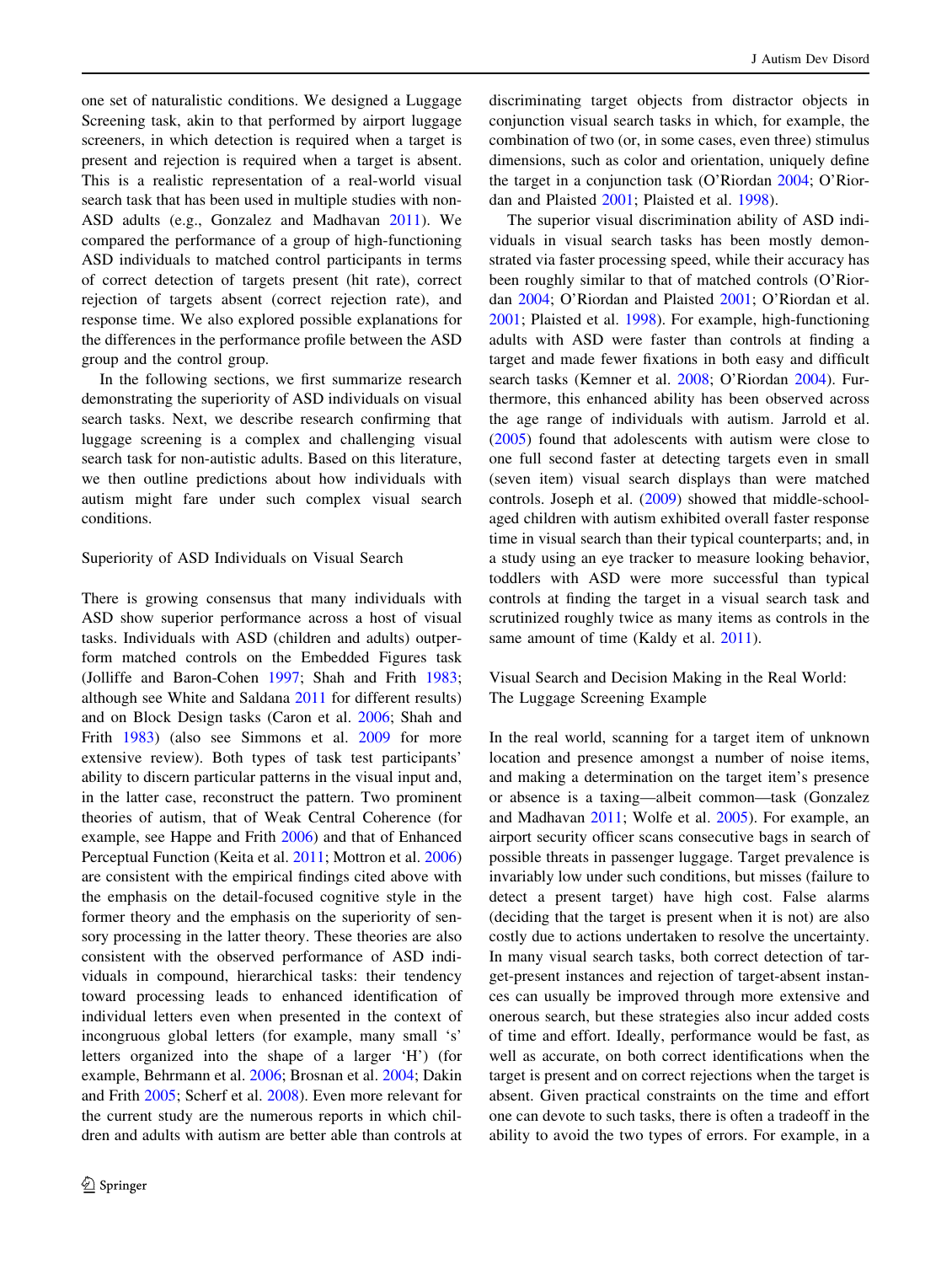visual search experiment using simulated X-ray images of luggage, Wolfe et al. ([2007\)](#page-9-0) computed signal detection performance based on participants' false alarm and miss errors, and found that a decrease in false alarms at low target prevalence was accompanied by a dramatic increase in miss errors.

Several cognitive and memory factors that influence visual search and detection have been identified in the case of luggage screening, including category and exemplar diversity (Brunstein and Gonzalez [2011\)](#page-8-0), similarity between items during training and transfer (Gonzalez and Madhavan [2011\)](#page-9-0), framing of incentives and context (Lacson et al. [2008\)](#page-9-0), frequency of the presence of targets (Madhavan and Gonzalez [2010\)](#page-9-0), and monitoring and control (McCarley et al. [2004](#page-9-0)). These studies indicate that visual search in this realistic task is a complex activity that depends on cognitive processing beyond the mere perception of visual stimuli. Luggage screening is a cognitively demanding task of high difficulty for non-autistic adults. Even in such complex search tasks, however, it is possible to improve performance through training and practice. As one example, Gonzalez and Madhavan [\(2011](#page-9-0)) demonstrated the beneficial effects of training with diverse categories of threats, rather than with one consistent category, in order to improve participants' detection of novel targets.

However, tasks such as luggage screening present another challenge to the improvement of performance through training and practice: they require sustained attention (vigilance) (Ballard [1996](#page-8-0); Parasuraman [1986](#page-9-0)). Sustained attention requires alertness and receptivity to stimuli that are difficult to detect or which occur infrequently. Thus, a critical question addressed here is how individuals with ASD fare under such conditions, not only in visual search involving complex scenes but whether ASD individuals can evince sustained attention to demonstrate an improvement in performance through experience with the task.

To examine these questions, we designed a realistic Luggage Screening task, similar to that used in previous research with non-ASD adults (e.g., Gonzalez and Madhavan [2011\)](#page-9-0), requiring both detection when a target is present and rejection when a target is absent. This is a faithful representation of complex visual search tasks where both hits and correct rejections are important. We also divided the task into two halves and compared performance across these halves to assess change in performance with practice.

# Hypotheses

In light of the mounting evidence regarding the relative superiority in visual processing and visual search of individuals with ASD, we first predicted that they would show an advantage over matched controls in performance (response time, hit rate, and correct rejection rate) in the Luggage Screening task. We expected that the task would be challenging for ASD adults, as it is for control adults, but that the observed superiority of ASD individuals in simpler visual search tasks would translate to an advantage in this more challenging task. This advantage could potentially manifest in accuracy or reaction time and/or might emerge in target detection or rejection. To manipulate the degree of difficulty, we varied the amount of ''clutter'' (obstructing or distracting items) present in the bag that was being scanned for a target item. We chose bags that differed significantly in clutter to maximize the chances of observing a relative difference in the performance of participant with ASD.

We also explored whether performance in the Luggage Screening task was correlated with IQ (full scale intelligence quotient, FSIQ), with the expectation that it would not be correlated in the ASD group if visual enhancement is a fundamental characteristic of ASD rather than a reflection of other intellectual competencies.

#### Methods

# Participants

Thirteen ASD and 13 matched control adults were recruited to participate in this study in exchange for \$10 compensation. Participants were male, Caucasian, right-handed, of similar age across the two groups (ASD  $M = 27.6$ ,  $SD = 8.59$ ,  $min = 18$ ,  $max = 45$ ; control  $M = 28.5$ ,  $SD = 6.29$ ,  $min = 20$ ,  $max = 45$ ),  $F(1, 25) =$ .082,  $p = .77$ , and of similar FSIQ (ASD  $M = 109.8$ ,  $SD = 14.5$ , min = 83, max = 124; control  $M = 109.6$ ,  $SD = 4.89$ , min = 101, max = 118),  $F(1, 25) = .001$ ,  $p = .97$ , as determined by the Wechsler Abbreviated Scale of Intelligence (WASI). The diagnosis of ASD was established using the Autism Diagnostic Interview (ADI), Autism Diagnostic Observation Schedule (ADOS), and expert clinical opinion. All subjects met criteria for ASD on the ADI, 10 met criteria for autism on the ADOS, and 3 met criteria for spectrum. Across our sample, ASD individuals had an average ADOS social score of 8.4 (range 4–12), average ADOS communication score of 4.2 (range 2–8), and average ADOS stereotypical behaviors score of 2.8 (range 0–5). Potential ASD participants were excluded if they had an identifiable etiology for their ASD. Exclusion was based on neurological history and examination, chromosomal analysis, and/or metabolic testing. All participants were required to have a negative history of significant head injury and birth or neonatal difficulties. All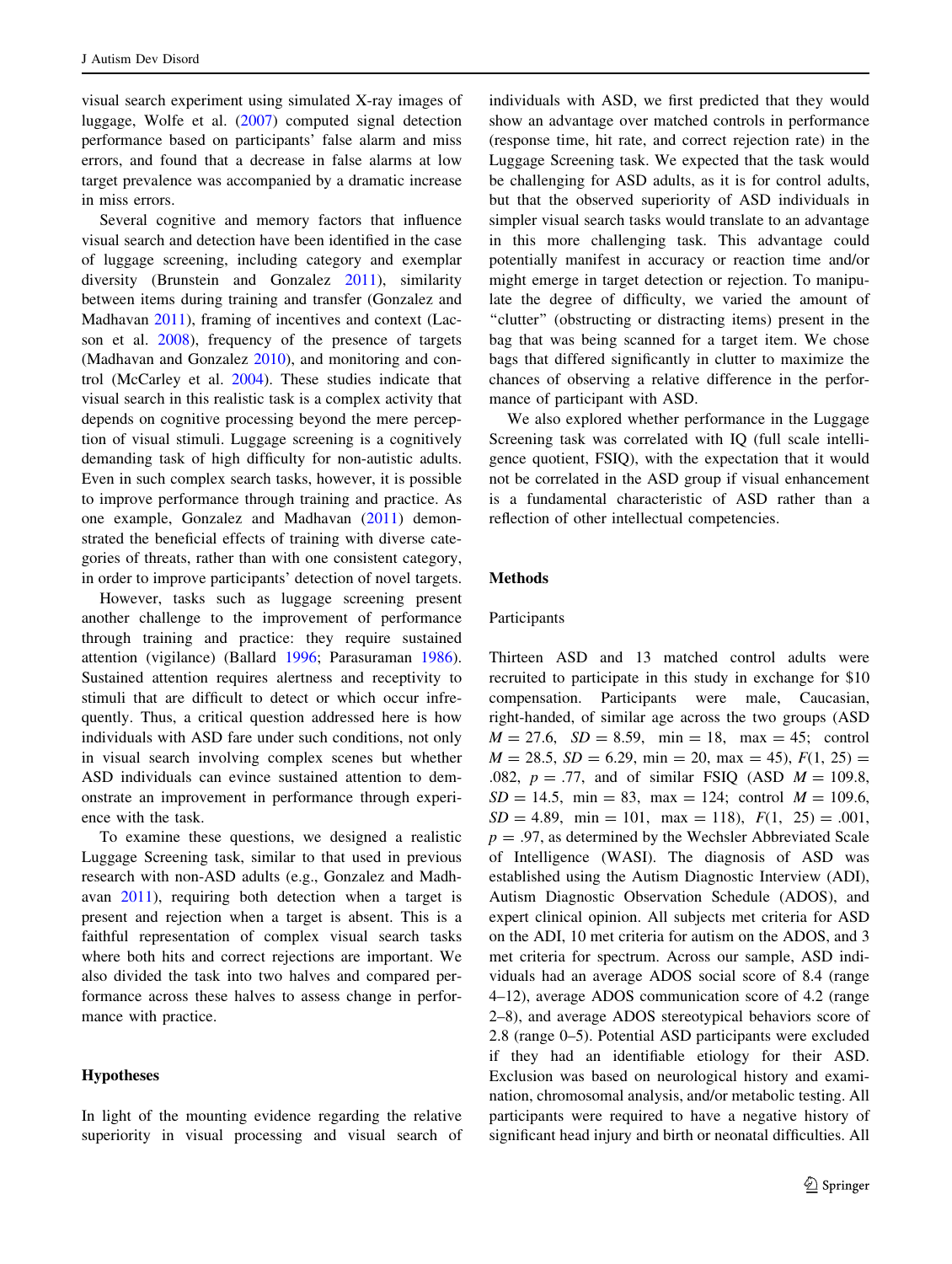participants had normal or corrected-to-normal vision and all provided informed consent to a protocol approved by the Institutional Review Boards of the University of Pittsburgh and of Carnegie Mellon University.

# The Luggage Screening task

We created an experimental version of the visual search task of screening carry-on luggage. The Department of Homeland Security's Transportation Security Administration supplied jpeg X-ray images of empty bags and a wide array of isolated items such as laptops, pillboxes, toys, containers, and clothing. These images have been used in a number of previous studies to construct images resembling packed bags (e.g., Brunstein and Gonzalez [2011;](#page-8-0) Gonzalez and Madhavan [2011](#page-9-0)).

For the current study, we created artificial packed bags using a computer program. To create each bag, the program first randomly selected an image of an empty bag, and then added randomly selected X-ray images of items into the bag one-by-one to create realistic representations of bags filled with items. In some cases, a "target item"—selected from a pool of threatening items including knives, guns, and sharp objects—was also inserted into the bag. The location of the target item was randomly selected within the edges of the empty bag image, and the orientation of the target item was held constant across bags. We ensured that for any bag containing a target item, the target was never completely unobstructed or completely obstructed by surrounding items. In the instances where the computer-generated bags failed to meet these criteria, another bag was generated to replace it. The computer program used a parameter to set the visual clutter in the bags. ''Clutter'' was defined as the density of items in the bag, which was determined by both the total number of items and the bag's area. ''Low-clutter'' bags had fewer items and more empty space, allowing a potential target to be more clearly visible. "High-clutter" bags were those with a large number of items, less empty space, and potentially greater obstruction of a target. Because performance with low target prevalence engages other strategies (Wolfe et al. [2005\)](#page-9-0), we avoided these additional complications and set a 50 % base rate such that targets were present and absent equally often. As such, 50 % of the bags were high-clutter and the other 50 % were low-clutter, and 50 % of each type of bag contained a target item. A sample target item and bags (for all four combinations of high-clutter or low-clutter, and target-present or target-absent) are shown in Fig. [1](#page-4-0).

## Procedure

Participants were seated in front of a computer screen in a private room, filled out a demographic questionnaire, and were informed that they were to play the role of an airport

security screener. They were then introduced to the task and instructed that their job was to report whether or not they saw a particular target item in each X-ray image of luggage.

Participants first completed a training block consisting of 20 bags. They were given unlimited time to view the training target before beginning the experimental screening task. The training target was different from any of the targets used in subsequent test trials. For each bag, participants were instructed to click on a button labeled ''Yes'' if they thought the target was present or on another button labeled ''No'' if they thought the target was absent. Each bag was presented for 4 s or until the participant entered a response, whichever came first. If no response was entered within the 4 s, the bag disappeared and a decision was required to move on. After a present/absent decision was made for each training bag, participants received feedback about whether their responses were correct or incorrect. In the target-present trials, a red box also indicated the location of the target after they responded.

Participants then completed the experimental task consisting of 320 bags, divided into 8 blocks of 40 bags each. A different target item was introduced at the beginning of each block. The blocks appeared in the same order for all participants, and the same bags were used for all participants to control for difficulty, but the order of bags within each block of 40 bags was randomized for each individual. Within each block of 40 bags, there were 10 bags of each of the four types: low-clutter target-present, low-clutter target-absent, high-clutter target-present, and high-clutter target-absent. The 50 % base rate for target presence was unknown to participants.

For each block, participants were given unlimited time to study the target item before moving onto the bag search, at which point the isolated image of the target item was no longer available. As in the training block, participants were instructed to click one of two buttons to indicate whether they thought the target was present or absent, and each bag was presented for a maximum of 4 s before a decision was required. A ''Yes'' answer was recorded as a hit on targetpresent trials and as a false alarm on target-absent trials; a ''No'' was recorded as a miss on target-present trials and as a correct rejection on target-absent trials. During the 320 experimental trials, participants received no feedback about the accuracy of their responses. The entire experimental portion of the task took approximately 30 min.

## **Results**

#### Luggage Screening Task

The 320 test trials were divided into two halves (160 trials per half) to assess any changes in search performance with experience on the task. ANOVAs with clutter (low-clutter,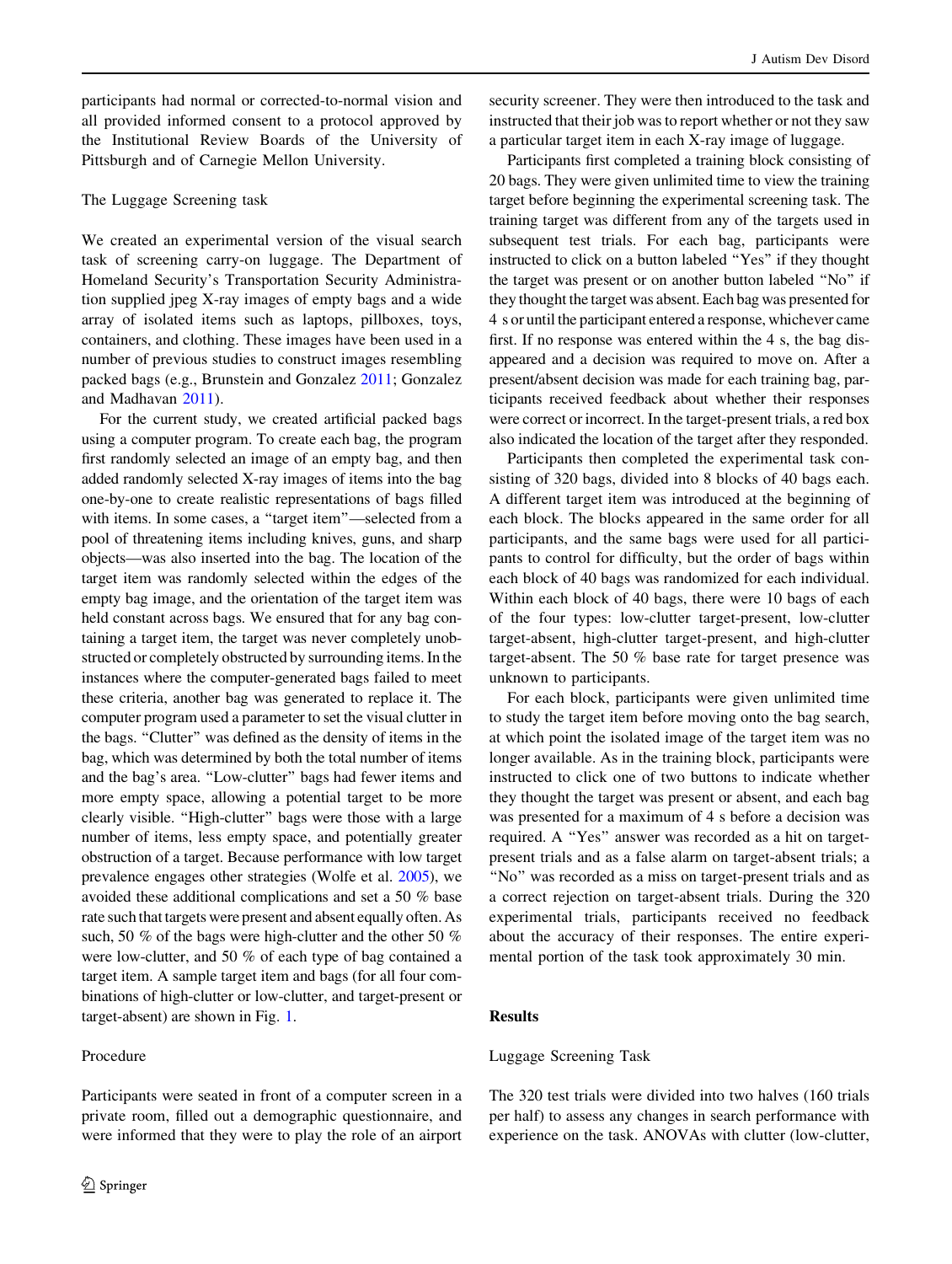<span id="page-4-0"></span>Fig. 1 Examples of a target item (a), and bags of low- and high-clutter, with and without the target present (b)



high-clutter) and half (first, second) as within-subjects variables and group (ASD, control) as a between-subjects variable were conducted on hit rate, correct rejection rate, d prime (d'), and response time for hits, correct rejections, false alarms, and misses.

Figure [2](#page-5-0) presents the hit rate (panels a and b) and the correct rejection rate (panels c and d) for the ASD group (panels a and c) and the control group (panels b and d), as a function of the bag clutter (low-clutter or high-clutter) and practice (first or second half of experimental trials). As evident in panels a and b of Fig. [2,](#page-5-0) the ASD group  $(M = .71, SE = .03)$  was as accurate as the control group  $(M = .76, SE = .03)$  in the correct detection of targets for target-present bags,  $F(1, 24) = 1.39$ ,  $p = .25$ . Both groups were more accurate in detecting targets in low-clutter bags  $(M = .88, SE = .02)$  than in high-clutter bags  $(M = .59,$  $SE = .02$ ,  $F(1, 24) = 410.47, p < .001$ , Partial  $\eta^2 = .94$ . Also, both groups were more accurate in detecting targets in the first half of bags ( $M = .79$ ,  $SE = .01$ ) than in the second half of bags ( $M = .68$ ,  $SE = .01$ ),  $F(1, 24) =$ 57.73,  $p < .001$ , Partial  $\eta^2 = .71$ .

As observed in panels c and d of Fig. [2,](#page-5-0) the ASD group  $(M = .92, SE = .01)$  was as accurate as the control group  $(M = .90, SE = .01)$  in the correct rejection of targetabsent bags,  $F(1, 24) = .530$ ,  $p = .47$ . However, the ASD and control groups differed in their performance with task practice (half  $\times$  group),  $F(1,24) = 6.87$ ,  $p \lt .05$ , Partial  $\eta^2$  = .22. The ASD group showed a significant improvement in the correct rejection of target-absent bags,  $F(1,12) = 6.51, p < .05, Partial \eta^2 = .35, from the first$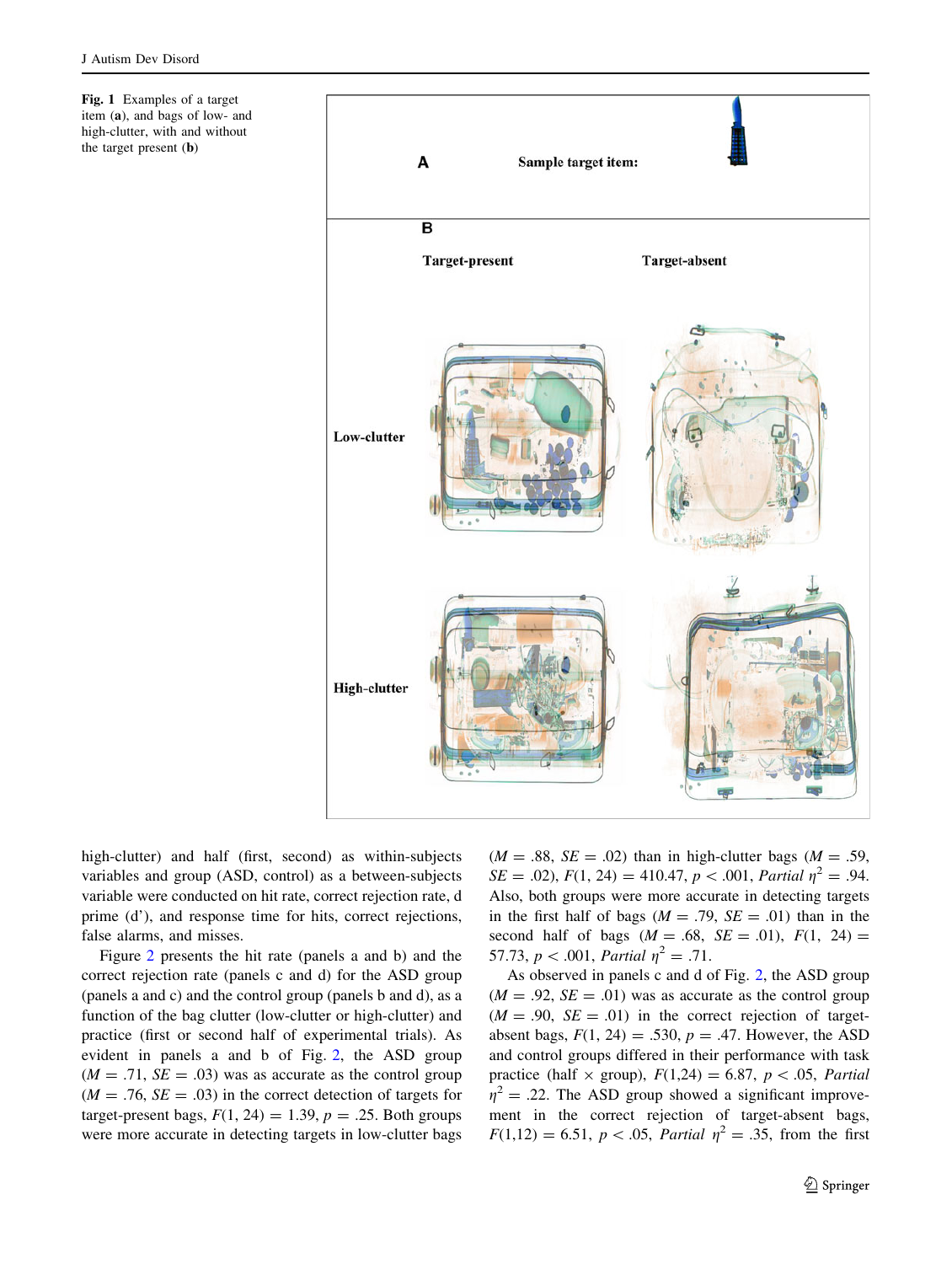<span id="page-5-0"></span>Fig. 2 Hit rate for the ASD group (a) and the control group (b), and correct rejection rate for the ASD group (c) and control group (d), for each of two halves (first 160 bags, 80 high-clutter and 80 low-clutter; and last 160 bags, 80 highclutter and 80 low-clutter) of the experiment



 $.85$ 

 $.80$ 

 $.75$ 

half of the bags ( $M = .89$ ,  $SE = .01$ ) to the second half of the bags  $(M = .94, SE = .01)$ . In contrast, the control group showed a slight, albeit not significant,  $F(1,12) =$ 1.11,  $p = .31$ , decrease in correct rejection rate from the first half  $(M = .91, SE = .01)$  to the second half  $(M = .89,$  $SE = .01$ ).

**Hit Rate** 

**Correct Rejection Rate** 

The effects above are consistent with the analyses of  $d'$ . Although there was no difference in d' between the ASD group (4.4) and control group (4.3),  $F(1, 24) = .02$ ,  $p = .89$ , the ASD and control groups differed in their d' with task practice (half  $\times$  group),  $F(1,24) = 4.95, p < .05$ , *Partial*  $\eta^2 = .17$ . The ASD group maintained their d' from the first half (4.4) to the second half (4.3) while the control group reduced their  $d'$  from the first half  $(4.9)$  to the second half (3.7),  $F(1,12) = 6.51$ ,  $p < .05$ , Partial  $\eta^2 = .35$ .

Figure 3 specifically illustrates the effect of practice on the correct rejection rate for the ASD and control groups, averaged across the high- and low-clutter bags for the first and second halves of bags. There was no difference in correct rejection rate for the ASD group  $(M = .90, )$  $SE = .01$ ) and for the control group ( $M = .91$ ,  $SE = .01$ ),  $F(1, 25) = .08$ ,  $p = .78$ , in the first half; but, on average, the ASD group ( $M = .94$ ,  $SE = .01$ ) exhibited a higher correct rejection rate than the control group  $(M = .89)$ ,  $SE = .01$ ) in the second half of bags, yielding a marginally significant difference,  $F(1,25) = 3.16$ ,  $p = .08$ , *Partial*  $\eta^2 = .12$ .

Figure [4](#page-6-0) shows the response time for hits (panels a and b) and for correct rejections (panels c and d). As seen in panels a and b, the mean response time for the control group  $(M = 2,061 \text{ ms}, \text{ } SE = 25.53)$  was faster than for the ASD group ( $M = 2,594$  ms,  $SE = 30.74$ ) for hits,  $F(1, 1)$ 24) = 11.46,  $p < .01$ , *Partial*  $\eta^2 = .32$ . Both groups were slower for high-clutter bags ( $M = 2,591$  ms,  $SE = 34.31$ ) than for low-clutter bags ( $M = 2,136$  ms,  $SE = 24.32$ ) for

Fig. 3 Correct rejection rate during the first and second halves of practice bags (first 160 bags, 80 high-clutter and 80 low-clutter; and last 160 bags, 80 high-clutter and 80 low-clutter) for the ASD and control groups

Half

 $\overline{2}$ 

 $\mathbf{1}$ 

hits,  $F(1, 24) = 119.11, p < .001, Partial \eta^2 = .83$ , although this pattern diminished with practice for both groups (clutter  $\times$  half),  $F(1, 24) = 5.08, p < .05$ , *Partial*  $\eta^2 = .18$ . The response time for hits decreased in the high-clutter bags across the two halves (from  $M = 2{,}627$  ms,  $SE = 49.31$  to  $M = 2,549$  ms,  $SE = 47.05$ ) and increased in the low-clutter bags across the two halves (from  $M = 2,074$  ms,  $SE = 33.39$ to  $M = 2,209$  ms,  $SE = 35.35$ .

In contrast, the response time measures for correct rejections (illustrated in panels c and d of Fig. [4\)](#page-6-0) indicate that members of the ASD group ( $M = 4,313$  ms,  $SE = 33.23$ ) were as fast as those in the control group ( $M = 3,711$  ms,  $SE = 29.33$ ) at correctly rejecting target-absent bags,  $F(1, 24) = 3.35, p = .07$ . Overall, both groups were slower to correctly reject high-clutter bags ( $M = 4,089$  ms,  $SE =$ 33.64) than low-clutter bags ( $M = 3,942$  ms,  $SE = 30.47$ ),  $F(1, 24) = 22.56, p < .001, Partial \eta^2 = .54$ ; and this pattern changed with practice (clutter  $\times$  half),  $F(1, 24) = 9.45$ ,  $p\lt 0.01$ , Partial  $\eta^2 = 0.28$ . Response time for correct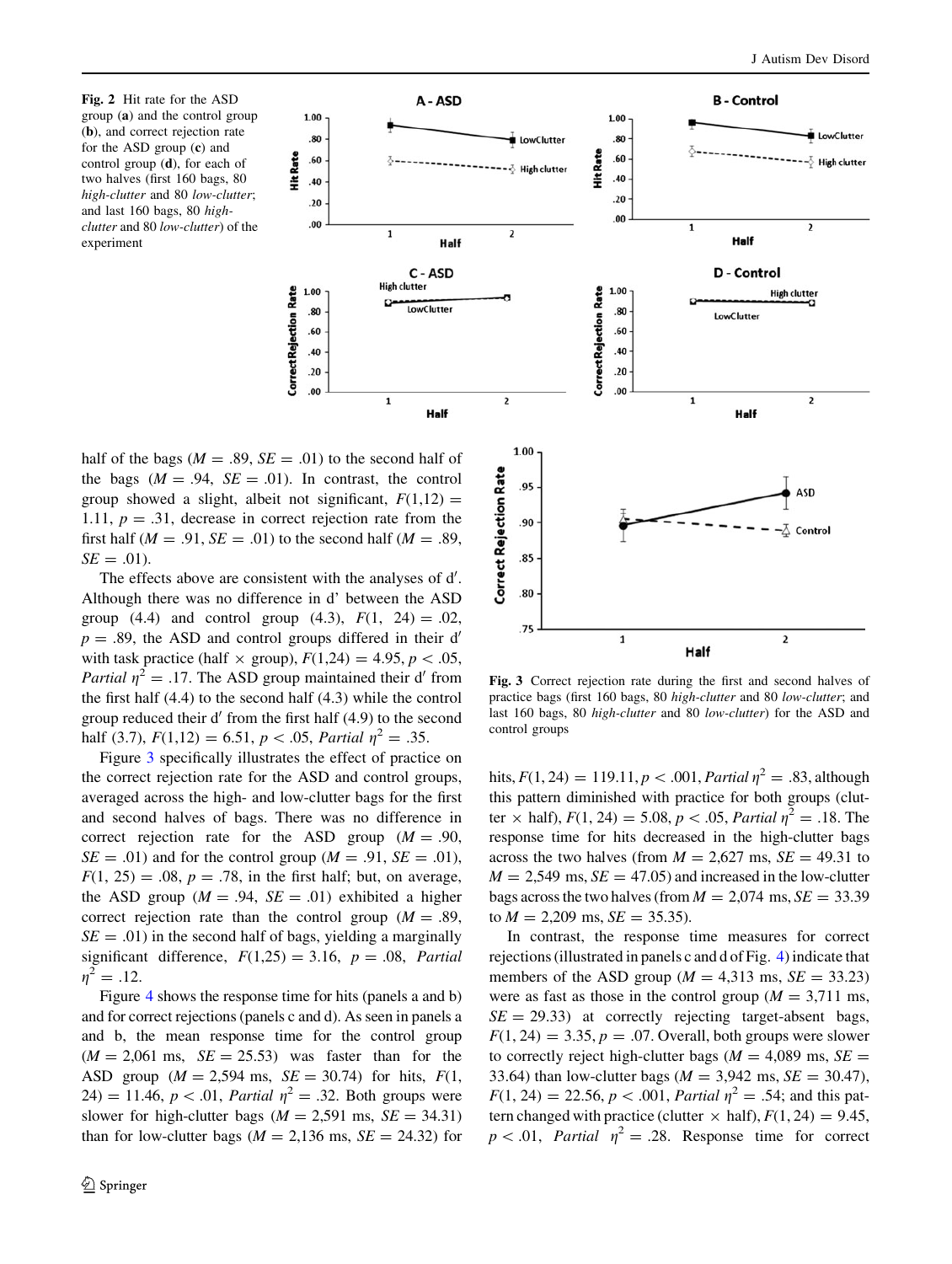<span id="page-6-0"></span>Fig. 4 Response time for hits by the ASD group (a) and the control group (b), and for correct rejections by the ASD group (c) and control group (d), for each of two halves (first 160 bags, 80 high-clutter and 80 low-clutter; and last 160 bags, 80 high-clutter and 80 lowclutter) of the experiment



rejections increased in the high-clutter bags (from  $M =$ 3,995 ms,  $SE = 44.42$  in the first half, to  $M = 4,181$  ms,  $SE = 50.32$  in the second half), and was stable in the lowclutter bags ( $M = 3,928$  ms,  $SE = 40.93$  in the first half, to  $M = 3,956$  ms,  $SE = 45.05$ ). That the ASD group did not differ from controls in the speed to correctly reject bags corroborates their performance in terms of their accuracy. Commonly, ASD individuals are slower than their control counterparts, as evident in their speed for hits described above; yet, the finding that speed is equated across the two groups for correct rejections suggests that the ASD individuals were performing relatively well in this condition, and this is compatible with their relatively improved accuracy at correctly rejecting bags.

There was no significant difference in response time for false alarms between the ASD and control groups,  $F(1,24) = .39, p = .54$ , but there was a significant difference for misses,  $F(1,24) = 12.66$ ,  $p < .01$ , *Partial*  $\eta^2 = .49$ . Members of the ASD group were slower  $(M = 4,384 \text{ ms})$ ,  $SE = 62.28$ ) than those of the control group ( $M = 3,500$  ms,  $SE = 58.89$ ) when they missed a target.

Correlations Between Performance in the Luggage Screening Task and FSIQ

To explore one potential predictor of performance on the Luggage Screening task, we correlated hit rate, correct rejection rate, and response time performance for the first and second halves of the trials with participants' FSIQ scores. In the control group, there was a positive correlation between correct rejection rate and FSIQ for both the first half, high clutter:  $r(13) = .86$ ,  $p < .05$ ; low clutter:  $r(13) = .78$ ,  $p < .01$ , and for the second half, high clutter:  $r(13) = .74$ ,  $p < .01$ ; low clutter:  $r(13) = .56$ ,  $p < .05$ . These correlations were not significant in the ASD group, and no other correlations between FSIQ and performance measures were significant. Thus, as FSIQ increased, so did correct rejection rate in the control group, but FSIQ did not affect the correct rejection rate or any other outcome measures in the ASD group (see Fig. [5\)](#page-7-0). This result suggests that, to the extent that ASD individuals are more veridical in their search (higher correct rejection rate and similar response time compared to controls), this is independent of their FSIQ and perhaps more related to their autism diagnosis.

#### **Discussion**

It is not difficult to describe tasks that present disproportionate hurdles for individuals with ASD. However, a more optimistic view—and the one that we take in this paper—is that ASD individuals have unique abilities that can give them an advantage over others at performing some tasks (Happe [1999\)](#page-9-0). Previous research has highlighted visual search as one such domain in which ASD people exhibit superior accuracy and speed (e.g., Kemner et al. [2004](#page-9-0)). The present research extends this work by testing participants' visual search performance in a Luggage Screening scenario that represents the sort of complexity that people face in everyday work and life situations: in scanning the visual field, they need to identify the presence of anomalous items and be able to correctly reject the absence of abnormal items, and do both as rapidly as possible.

Although ASD adults were as accurate as control adults in hits (correct identification of targets), as well as in their response time (an interesting observation given that ASD individuals are invariably slower than controls in many non-visual search tasks, see review by Gowen and Hamilton [2012](#page-9-0)), we found that ASD adults improve in their correct rejection (elimination of target-absent instances)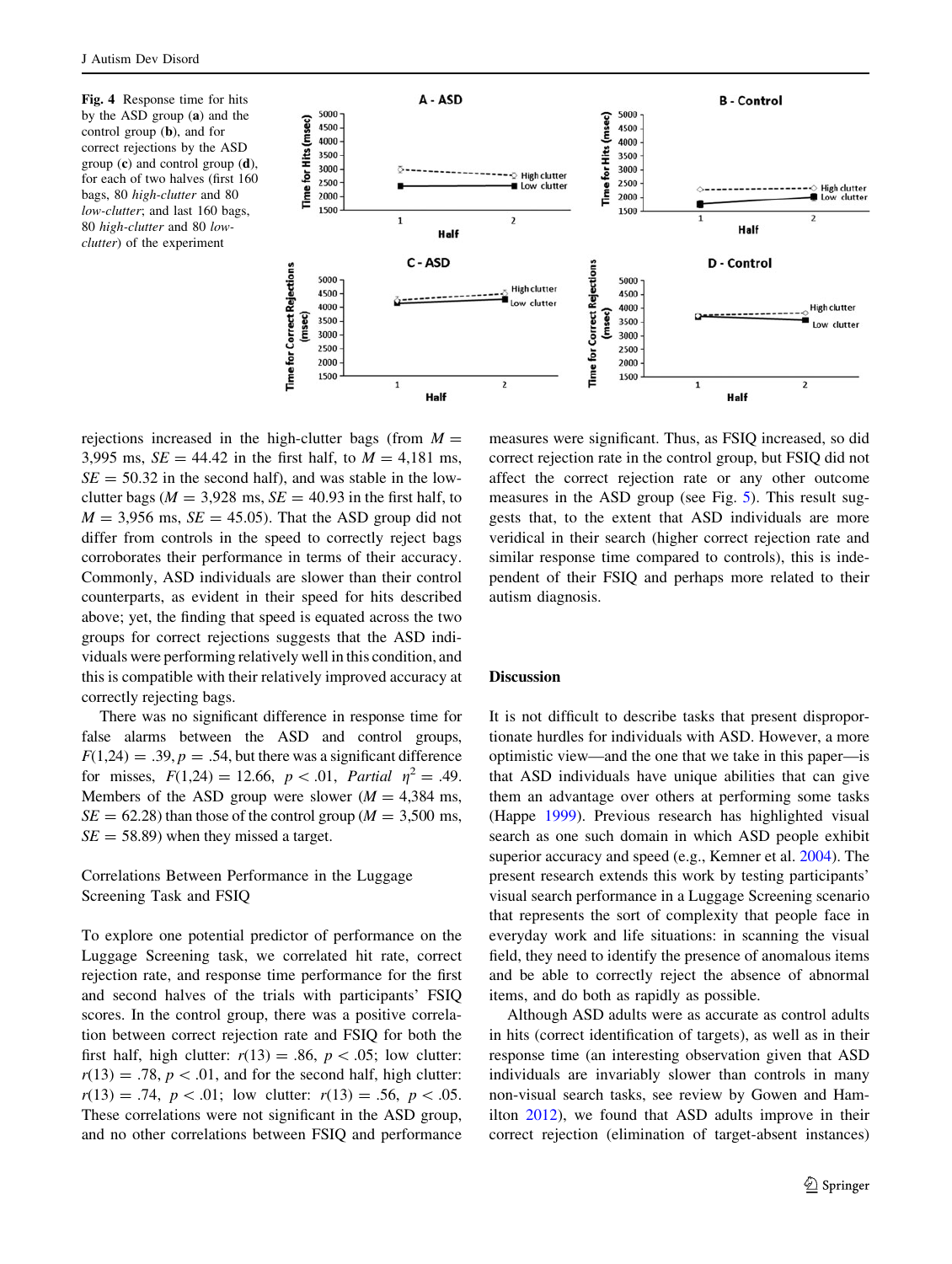<span id="page-7-0"></span>Fig. 5 Relationship between correct rejection rate and FSIQ for ASD and control groups. The top row shows the correlations with the correct rejections in the high clutter bags for the first (left panel) and second (*right panel*) halves. The bottom row shows the correlations in the low clutter bags, again first and second halves (left and right panels)



faster than control adults. This improvement with increased practice in the task, appeared regardless of the bag clutter (low-clutter and high-clutter bags). This feature of the ASD adult behavior is extremely important for many real-world monitoring tasks that require sustained attention. The value of correct rejections in everyday visual search situations is quite substantial, but it is sometimes underestimated relative to the value of hits. While correct rejections prevent unnecessary delays and additional screening, which could save time and money in the long-term, the ''savings'' from hits are recognized immediately (e.g., when a dangerous weapon is prevented from passing through security at the airport). Furthermore, the value of improvement in correct rejections of ASD adults is especially important given that long vigilance tasks such as luggage screening are particularly challenging for non-ASD adults, whose task performance often decreases after long time periods of sustained attention (Ballard [1996;](#page-8-0) Parasuraman [1986](#page-9-0); Parasuraman and Davies [1976\)](#page-9-0).

So why do ASD participants demonstrate a higher rate of correct rejections, and specifically why are they improving over the course of the experiment? We speculate that it is a combination of several factors. First, people with ASD may be inherently better at visual search tasks, but take longer to ramp up to peak performance as they become accustomed to the task. In our results, while ASD adults maintained their d' with practice, the non-ASD group reduced it. This decrease in vigilance in non-ASD adults is evidenced by the decline in hits, slight decline in correct rejections, and sustained response time. In contrast, while ASD individuals also decline on hits, they show an increase in correct rejections with task practice. Because of the tradeoff between accuracy on target-present instances (hits) and targetabsent instances (correct rejections), it may not be surprising that ASD participants are not substantially better than controls at both (Wolfe et al. [2007](#page-9-0)), but separate controlled studies manipulating base rates are necessary to determine whether ASD individuals show differential ability on these two performance metrics relative to controls. We also looked at response time for a clue as to why the ASD group improved to a greater extent than the control group. Since the participants with ASD were slower on average than controls for both hits and misses, with no difference in speed for correct rejections or false alarms, we cannot attribute the improved performance simply to faster motor skills. Further, while FSIQ was positively correlated with correct rejections for control participants, FSIQ did not predict performance for individuals in the ASD group.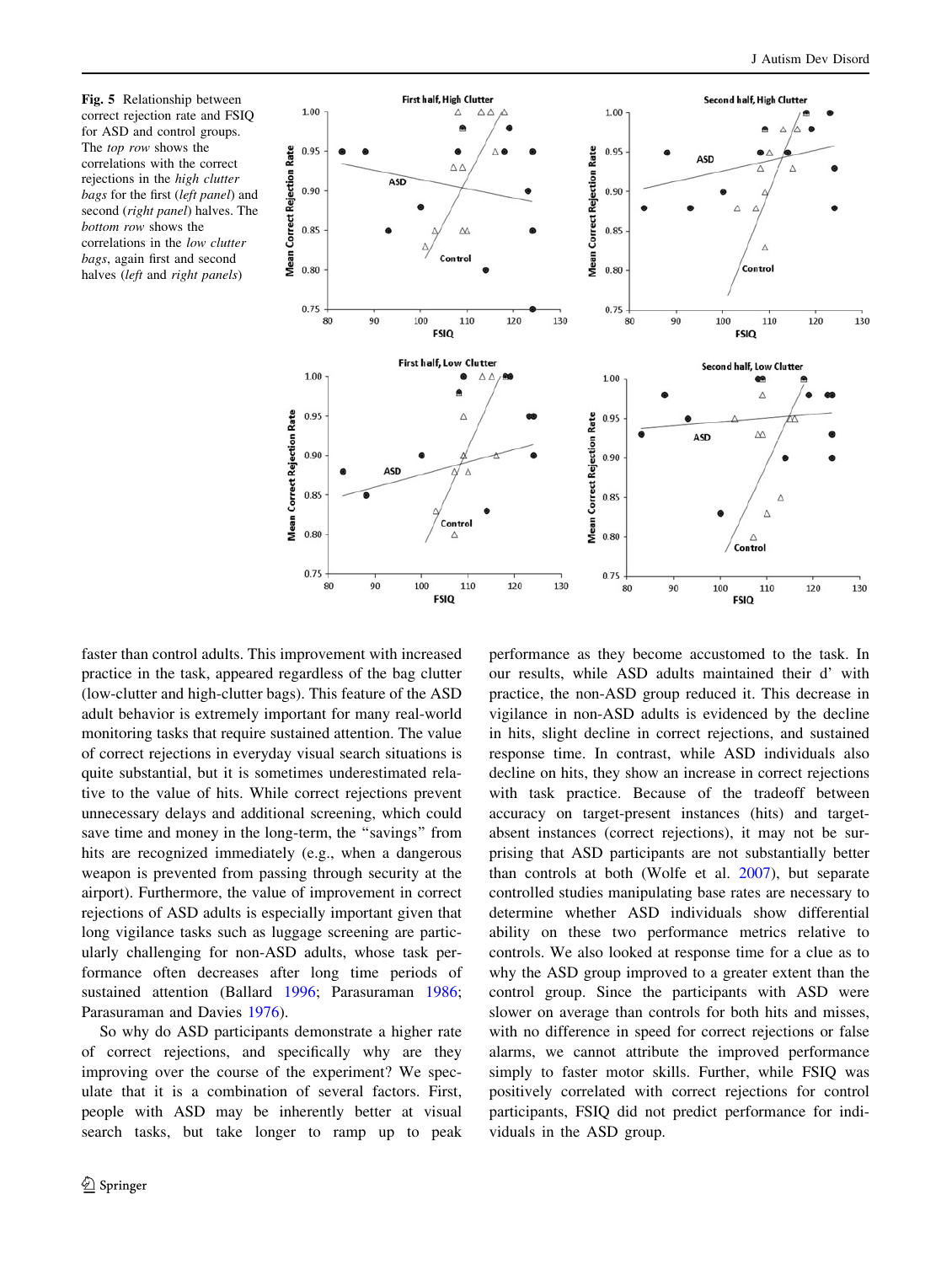<span id="page-8-0"></span>Second, people with ASD may not get bored as quickly with an individualistic detail-oriented task, and may therefore have a sustained drive to do well. Future studies should investigate the motivational and cognitive factors that may influence vigilance and sustained task performance (Gonzalez et al. 2010). As suggested by recent studies in decision making with ASD children (South et al. [2010\)](#page-9-0), high anxiety of the ASD group may lead to increased motivation due to the fear of failure, and explain the longer sustained attention in the ASD group.

Third, ASD participants may be better at inhibiting an impulsive "trigger" response (i.e., clicking "Yes" even though the target has not been precisely detected) even after many repetitions of the task. Although we did not measure personality factors that would lead us to relationships to impulsive behavior, it is known that in repeated decision tasks behavior may be biased by ''inertia'', or the tendency to repeat a decision without awareness or attention (Dutt and Gonzalez 2012; Nevo and Erev [2012](#page-9-0)). Given recent studies related to motivation, anxiety and risk taking in children with ASD (South et al. [2010](#page-9-0)), it seems plausible that ASD participants may inhibit this inertial behavior better than control adults.

Fourth, those with ASD may be less subject to the "gambler's fallacy" by which people expect the representation of random events, even in short sequences, to match the base rate probability (Clotfelter and Cook 1993). Although our participants were not told the base rate target presence in 50 % of bags, control participants may have been more apt to infer it after many trials and to fall prey to this cognitive bias of expecting to find a target if they did not find it in recent trials. ASD individuals may remain impervious to these kinds of contingencies.

#### Implications and Limitations

One of the key implications of this paper is that when tasks tap into particular strengths of ASD individuals, enhanced performance may be observed. Above we suggest a number of possible reasons for the apparently superior performance of ASD individuals on the Luggage Screening task. From a pragmatic point of view, identifying a domain in which the perceptual tendencies of ASD individuals might serve them well in a practical task is an exciting result. While the present study reflects an initial foray into this domain, related paradigms, especially those tuned to career possibilities, should be vigorously pursued in future research.

Additionally, in this paper, as an initial investigation of a possible distinction between the ASD and control groups, we opted for a rather simplified experimental design in the Luggage Screening task. We attempted to make the stimuli as naturalistic as possible (using an algorithm that renders images) and only measured two points along the continuum

of complexity; in one condition, the target 'threat' item was embedded in a sparse display (low-clutter), while in the other condition, the target was partially obscured and made less obvious in a dense display (high-clutter). We also only had participants perform a rather restricted number of trials  $(n = 320)$  so as not to tax them unduly. Further characterization of the performance of individuals with ASD under similar conditions, perhaps with more gradated complexity and for an extended set of trials, is warranted to offer a fuller description of the naturalistic visual search capacities of ASD individuals compared to others in the general population. It would also be of great interest to examine whether there are individual differences in this skill amongst the population with ASD and whether, as has been suggested, this might be a consequence of local overconnectivity (Kana et al. [2011;](#page-9-0) Keita et al. [2011\)](#page-9-0), or a local bias in visual processing (Behrmann et al. 2006; Brosnan et al. 2004; Dakin and Frith 2005; Scherf et al. [2008](#page-9-0)). In future work, it will also be important to test extensions of this paradigm over longer time periods, in more distracting environments, and with differing target base rates, and to test a larger number of ASD and control participants. In other words, it is promising—but remains an empirical question—whether ASD individuals are especially well suited to specific real-world visual search tasks. If so, there is potential for this area of inquiry to uncover new ways of enhancing the self-efficacy and career prospects of adults with ASD.

#### References

- Ballard, J. C. (1996). Computerized assessment of sustained attention: A review of factors affecting vigilance performance. Journal of Clinical and Experimental Psychology, 18(6), 843–863.
- Behrmann, M., Avidan, G., Leonard, G. L., Kimchi, R., Luna, B., Humphreys, K., et al. (2006). Configural processing in autism and its relationship to face processing. Neuropsychologia, 44(1), 110–129.
- Brosnan, M. J., Scott, F. J., Fox, S., & Pye, J. (2004). Gestalt processing in autism: Failure to process perceptual relationships and the implications for contextual understanding. Journal of Child Psychology and Psychiatry, 45(3), 459–469.
- Brunstein, A., & Gonzalez, C. (2011). Preparing for novelty with diverse training. Applied Cognitive Psychology, 25(5), 682–691.
- Caron, M.-J., Mottron, L., & Berthiaume, C. (2006). Cognitive mechanisms, specificity and neural underpinnings of the block design peak in autism. Brain, 129(7), 1789–1802.
- Clotfelter, C. T., & Cook, P. J. (1993). The ''gambler's fallacy'' in lottery play. Management Science, 39(12), 1521–1525.
- Dakin, S., & Frith, U. (2005). Vagaries of visual perception in autism. Neuron, 48(3), 497–507.
- Dutt, V., & Gonzalez, C. (2012). The role of inertia in modeling decisions from experience with Instance-Based Learning. Frontiers in Psychology, 3(177), 1–12.
- Gonzalez, C., Best, B. J., Healy, A. F., Bourne, L. E., Jr, & Kole, J. A. (2010). A cognitive modeling account of simultaneous learning